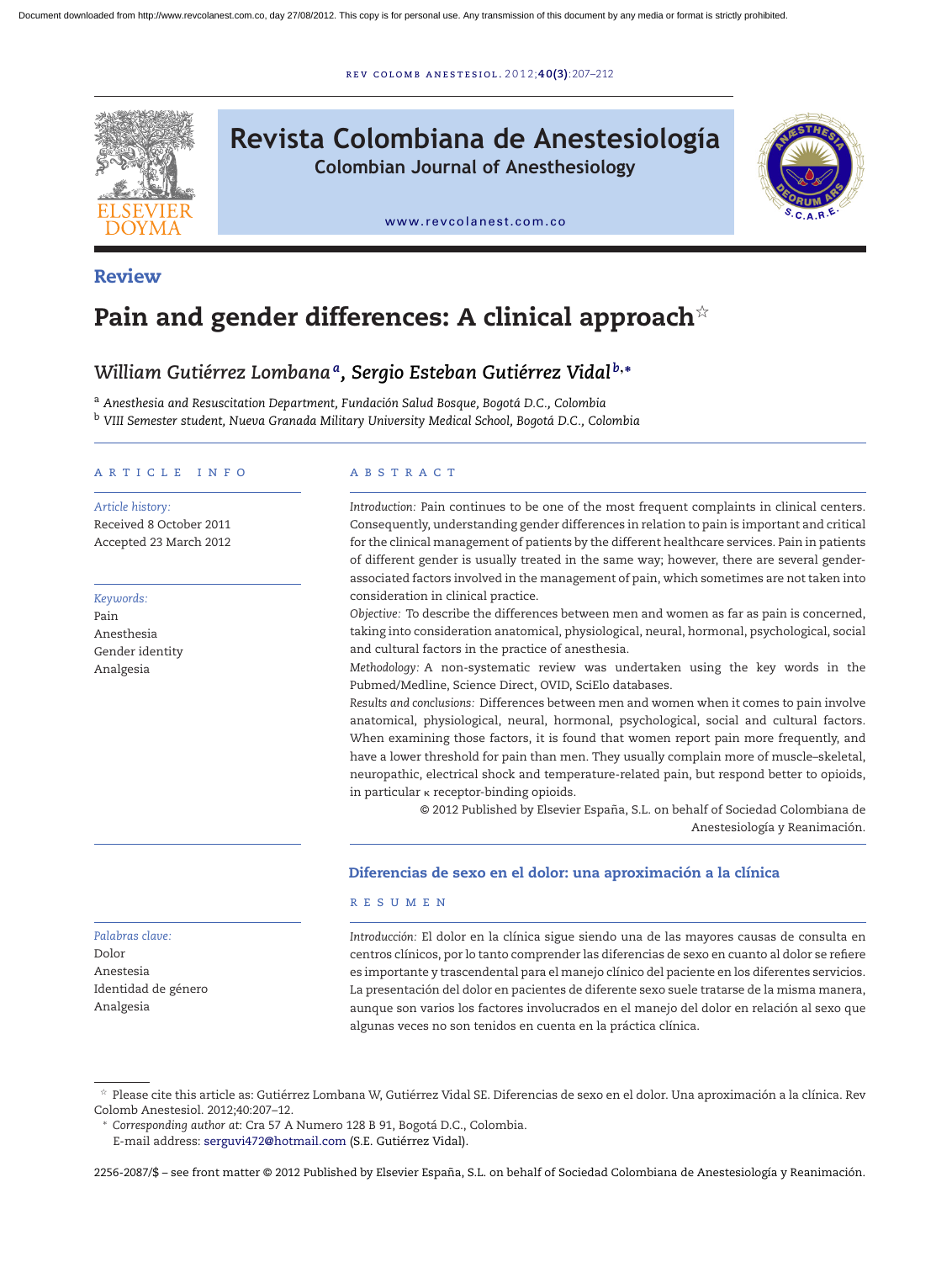*Objetivo:* Describir las diferencias entre hombre y mujer en relación al dolor, desde distintos aspectos tales como factores anatómicos, fisiológicos, neurales, hormonales, psicológicos y socioculturales en la práctica anestésica.

*Metodologia:* Con las palabras clave se realizó una revisión no sistemática en bases de datos (Pubmed/Medline, Science Direct, OVID, SciElo).

*Resultados y conclusiones:* Las diferencias entre hombre y mujer respecto al dolor involucran factores anatómicos, fisiológicos, neurales, hormonales, psicológicos y socioculturales. Al evaluar estos factores se concluye que la mujer reporta con mayor frecuencia dolor y presenta un umbral más bajo de dolor que los hombres, refiriendo más dolor musculoesquelético, neuropático, por electricidad y por presiones de temperatura. Aun así,  $r$ esponde mejor a los opioides, en especial el receptor  $\kappa.$ 

© 2012 Publicado por Elsevier España, S.L. en nombre de Sociedad Colombiana de Anestesiología y Reanimación.

#### **Introduction**

In clinical practice, pain continues to be one of the most frequent complaints in clinical centers.<sup>1</sup> Consequently, understanding gender differences in relation to pain is important and critical for the clinical management of patients by the different services. Pain is the most uncomfortable physical sensation that an individual may experience. According to the International Association for the Study of Pain (IASP), pain is considered as an "unpleasant sensory and emotional sensation resulting from physical damage". In 1842, Dr. Crawford Williamson Long, in Danielsville, Georgia, was the first to control pain when he used what today is known as anesthesia (ether) during the removal of neck cyst in a boy. $2$  Two years later, Horace Wells, a dentist, began to use nitrous oxide as anesthetic, $3$  after witnessing its use in performance shows. He was struck by the state of euphoria, violence or disinhibition caused by the gas. At one point, one of the volunteers was injured while under the effect of the gas, and Dr. Wells observed that there was no pain response. Based on this observation, he performed a successful tooth extraction in a friend under the effect of the gas. Ever since that time, man has had an interest in developing substances and methods to alleviate pain. In understanding the differences between men and women, it is important to understand the multiple factors involved in pain, including anatomical, physiological, neural, hormonal, psychological, social and cultural factors (Fig. 1).

Epidemiological studies have shown that women and men respond differently to pain. However, it is important to remember that the terms sex and gender are distinct and critical when it comes to assessing a patient. According to the Institute of Medicine (IOM), sex is "the classification of humans as man or woman in accordance to their reproductive organs and the function assigned by the chromosomal complement", while gender refers to the "individual's own representation as man or woman, or the way in which the individual responds to social institutions based on the gender presentation."[4](#page-4-0)

Pain studies conducted in humans regarding the relationship between pain and several aspects such as brain function, psychological and physical factors, variation of the menstrual cycle and the influence of hormones in men, have shown several gender differences.

#### **Anatomical, neural and physiological factors**

As far as the brain is concerned, there are structural differences of the various components of the cerebral cortex between the male and the female brain. Neuronal density is greater in the male brain, but the cortical thickness is the same.<sup>5</sup> In spite of this, there are more neuronal processes taking place in the female brain when compared with the male brain, which enhanced the ability to perform multiple tasks.

Other studies conducted in men and women, who were subjected to some form of thermal stimulus, determined that some of the brain areas lighted up in both male and female brains,<sup>[6](#page-4-0)</sup> but there were others that only lighted up in the male brains[.7](#page-4-0) In women, there was greater activation of the contralateral frontal cortex, the contralateral insula and the thalamus, suggesting dimorphism in response to pain. $8-10$ When another type of test was used – a psychophysical test of rectal examination to demonstrate discomfort after applying noxious stimulation of the sigmoid colon in healthy men and women compared to patients with irritable bowel syndrome, $^{11}$ women showed greater discomfort to the rectal examination



**Fig. 1 – Pain, a sensation affected by social, cultural, genetic, molecular, cellular, physiological, physical and psychological factors, all of them inter-related, is a multi-disciplinary area.** *Source***: Authors.**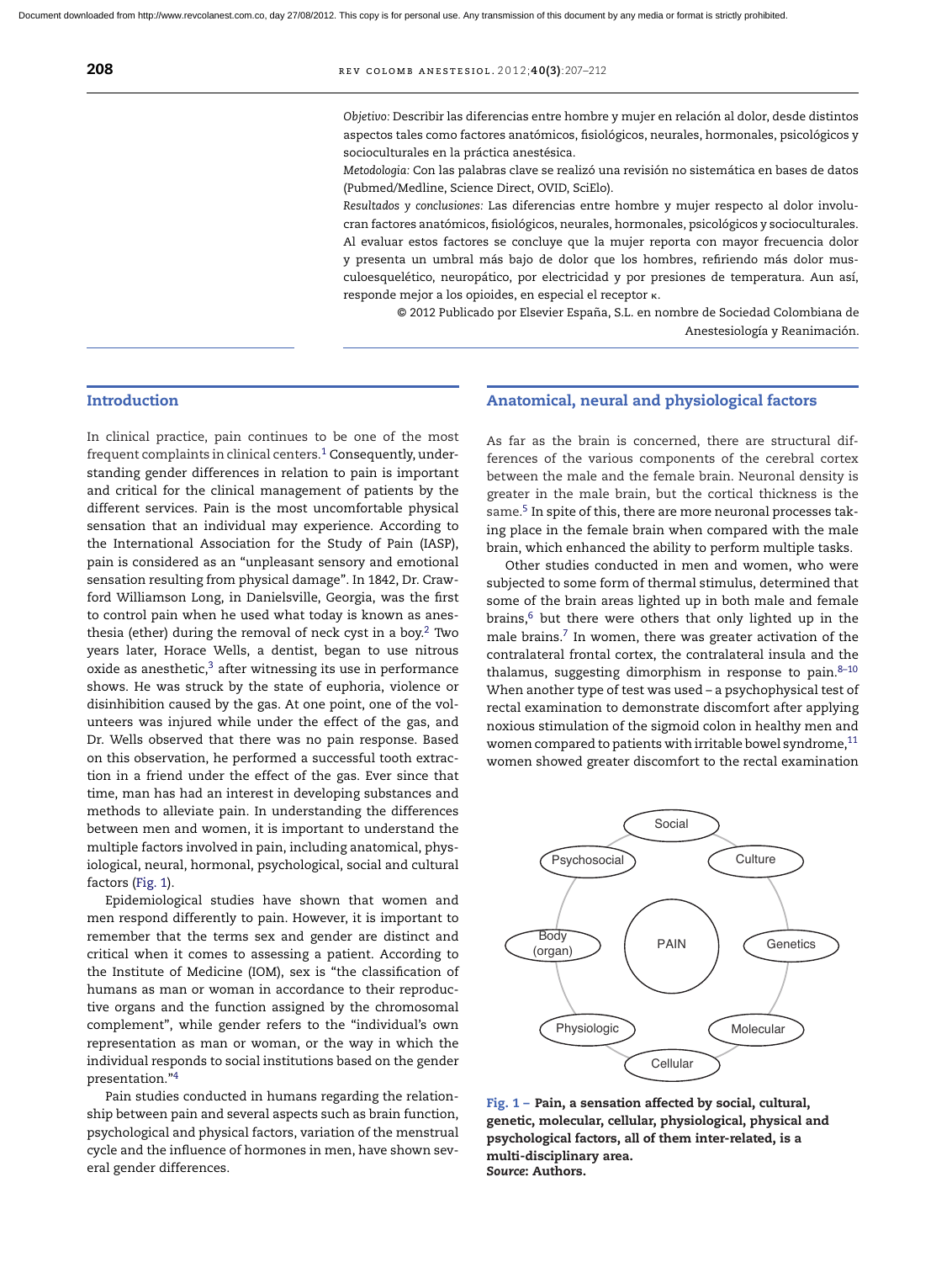than men. Additionally, it was observed that repetitive stimulation triggered generalized tenderness in women, suggesting that women are more vulnerable to the development of certain coexisting pain conditions.

#### **Hormonal aspects**

In women, the menstrual cycle and its variations during the 28-day period (in average) are associated with the degree of pain.[12](#page-4-0) It is important to remember that there are differences among women in terms of regular or irregular menstrual cycles, depending on the level of estrogen which protects against pain during the first 7 days, and the level of progesterone during the remaining days, with the respective levels of follicle-stimulating hormone (FSH) and luteinizing hormone (LH). In a study conducted in healthy subjects under 60, the researchers found that women reported more pain at lower thresholds and less tolerance to any noxious stimulus, when compared to men.[13](#page-4-0) Some forms of pain are more common in women, including the joints, in particular temporomandibular joint disorders.<sup>14</sup> In women, the pain threshold is lower during menstruation, $^{15}$  $^{15}$  $^{15}$  but when progesterone levels are low and estradiol levels are high, women are not very different from men in terms of the threshold of pain[.16](#page-4-0) In fact, there is a directly proportional relationship between the pain threshold and estradiol levels in women, mainly because high estrogen levels increase the number of opioid receptors, activating a state of analgesia, unlike what happens when estrogen levels are low and there is a reduction in the number of opioid receptors in areas of the brain associated with analgesia such as the thalamus, the nucleus accumbens and the amygdala – which was associated with hyperalgesic responses. $1/2$ 

In men, the effects of estradiol are several, including its significant role in pain, its great anti-inflammatory action, which is evidenced in the form of protection in particular in acute coronary syndrome, as well as in other disorders. However, the most important benefit is observed in high-performance athletes.[18](#page-4-0) As far as muscle–skeletal pain is concerned, it is an economic and medical problem in epidemiological terms in the whole world. It is more frequent, more severe and longer lasting in women than in men, $14$  and this could be related to the incidence of autoimmune diseases in women $19$  like rheumatoid arthritis, systemic lupus erythematosus, anky-losing spondylitis, and even joint pain and fibromyalgia.<sup>[20,21](#page-4-0)</sup> Muscle inflammation is induced by exercise, and men have a higher anti-inflammatory response than women, and this may explain better adaptability to sports, considering that men participate more in sports activities such as football, basketball, volleyball, cycling, jogging, etc. The evidence suggests that the prevalence of pain in women increases during puberty and multiple problems of pain are common in girls during that time<sup>22</sup>; moreover, women experience higher levels of pain in catastrophic situations.[23](#page-4-0)

### **Psychological, social and cultural aspects**

Hormonal variations, puberty, reproduction and the menstrual cycle have an effect on the threshold and the perception of pain. In general, women have a lower threshold and are less tolerant to noxious stimuli. $13$  Men report greater tolerance associated with a higher threshold in the presence of a female examiner – either a physician or a nurse $^{24}$ ; the opposite is true in women, whose pain thresholds drop when they are examined by attractive men, and hence their reports of higher pain levels.<sup>25</sup> There have been more examination testing done in animal models than in man, but many of the data are consistent. Women tend to seek medical help because of pain more often than men, among other things because they report higher levels of pain when seen by a male physician.

There is a direct relationship between aging and a lowering of the pain threshold. $26,27$  which becomes more easily activated. Likewise, with aging, the difference between men and women in terms of their threshold of pain is reduced.<sup>[28](#page-4-0)</sup> In situations of social catastrophe, adaptation to clinical pain has been shown to worsen, with increased sensitivity to experimental pain.<sup>29-31</sup> Based on the hygiene hypothesis, the threshold of pain would drop for the individuals who do not feel affected by a threatening situation. For this reason, people who fight frequently (e.g. boxers) usually feel less pain than others.

#### **Molecular aspects**

Epidemiologically, there are certain differences in opioidmediated analgesia between men and women $^{32-34}$  because of the type and number of receptors present in the central nervous system. Animal studies have shown differences in opioid-mediated analgesia, and this was an important starting point for studies in humans. In a study with 4300 subjects who were prescribed morphine for post-operative pain, higher levels of pain were found in women despite the use of high amounts of morphine.<sup>[33](#page-4-0)</sup>

In terms of non-drug-induced analgesia, there are two possibilities: stress-induced analgesia through the action of cortisol, the most important stress hormone, that might increase the pain threshold and tolerance; however, no significant difference has been found between the two sexes.  $35,36$ The other possibility is exercise-induced analgesia where pain thresholds and tolerance increase in women when going from a pre-exercise to a post-exercise state; however, in men, the threshold does not change between one state and the other. Pain assessment in both sexes improves after exercising.<sup>[37](#page-4-0)</sup> In terms of neuropathic pain, there are different etiologies, including surgical interventions such as mastectomy, C-section, amputation, heart surgery, hernia repair, cholecystectomy and thoracotomy, some of which are more frequently performed in women (mastectomy and C-section).<sup>[38](#page-4-0)</sup> One study showed a prevalence of 52% in women, with no clear predominance of this type of pain by gender.<sup>[39,40](#page-4-0)</sup> Understanding neuropathic pain, its diagnosis and treatment, requires knowledge of the pathophysiology, and it is important to provide a rational prescription based on a review of the drugs that may be used for this form of pain included in the mandatory health plan: tramadol, morphine, gabapentin, carbamazepine, amitriptyline, pregabalin, valproic acid, duloxetine, venlafaxine.[38](#page-4-0)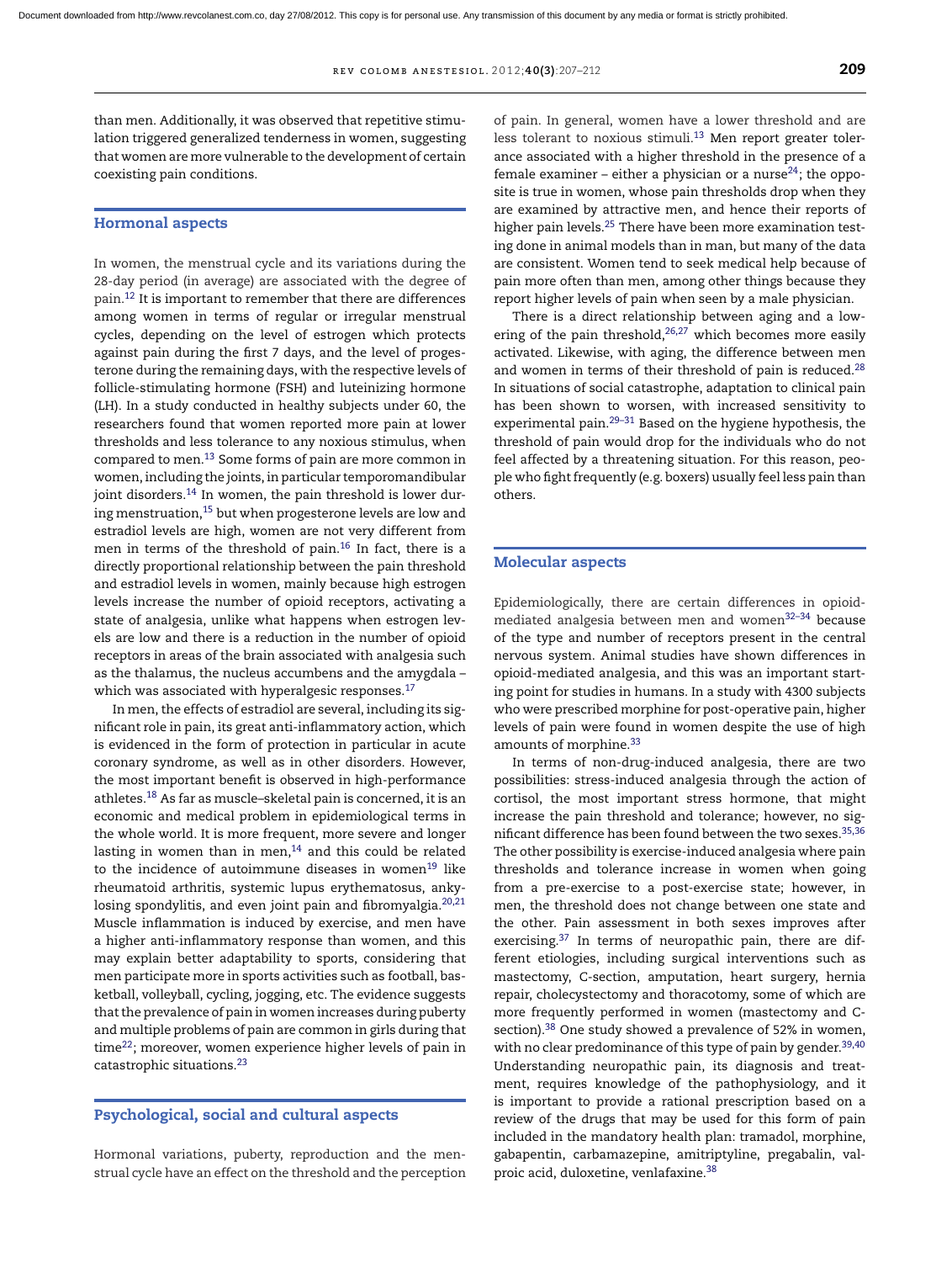The other side of the coin is drug-induced analgesia, better studied in animals than in humans. The medical anesthesiology references focuses on the receiver  $\mu$ -opioid similar to morphine and its derivatives, although some studies have also focused on the there are the others focused on the agonist --opioid receptor. Some initial studies showed differences in morphine metabolism, but later studies concluded that there are no gender differences in terms of morphine metabolism to morphine-6-glucoronide.<sup>[41](#page-4-0)</sup> The response of both men and women to analgesics is quite complex, given their multiple interactions. Of different studies, some report that both sexes consume equal amounts of opioids, while others reveal that women consume considerably less amount of opioids than men[.42](#page-5-0) These results are important for clinical application in surgery as well as in outpatient settings. Women are more closely related to opioids since they act on the agonist  $\kappa$ -opioid receptor, with greater analgesic activity in women.<sup>43</sup> Women show a higher response to morphine in pain caused by electric shock or cold pressure.<sup>44</sup> In terms of the pharmacological response to non-opioids, including NSAIDS (cyclooxygenase inhibitors) like ibuprofen, there is no evidence of significant gender differences.[45](#page-5-0) Regarding anesthesia and its influence on the control of post-operative pain, it has been found that after using inhaled anesthetics such as sevoflurane and desflurane, or intravenous anesthetics like propofol, there are no variations in pain scores 24h after surgery.<sup>46</sup> However, women do report more post-operative effects such as nausea, vomiting and headache, together with longer recovery time.

# **Discussion**

All services need to assess several aspects relating to pain, and this is even more important in pre-anesthetic consultations and pain clinics. There is a long-standing belief that men and women respond equally to pain, and despite the knowledge gained regarding the human physiology, pain therapy provided to men and women is the same. Women activate exclusive areas of the CNS, perhaps as a result of evolution and social and cultural influences, considering that women are more sensitive to events involving them. As far as rectal pain is concerned, it may be associated with female sense of decency in the presence of men. However, it is important to consider the abundant innervation of the perianal area in women when it comes to the determination of that form of pain. In the case of muscle–skeletal pain, it is more frequent in women in research and in the clinical practice, as a result of autoimmune diseases, which are found to be more prevalent in women in pre-anesthetic consultations. Pain in women is associated with hormonal changes, which explains why in situations of severe pain, such as delivery, there is a relationship with hormonal changes, in particular with the release of enkephalins, endorphins and dynorphins. From the social and cultural perspective, women have been closely linked to the most sensitive side of mankind and, for this reason, tragic events may lower their threshold of pain and increase their vulnerability. Women experience more pain resulting from electric shock or thermal pressure, although this is debatable because it could be due to the social effects mentioned previously. It is important to note that although women report more pain, they respond better to opioidmediated analgesic therapy, although these drugs may induce dizziness and vomiting episodes at times. As far as postoperative pain is concerned, a study showed that the combination of dipirone plus meperidine reduces by 50% the need for opioids, with less adverse events. The values reported in this study<sup>47</sup> are much higher than those reported in a study conducted in Paris.[48](#page-5-0) This is true for pain control in both men and women. This study of two groups, the group with the intervention (meperidine 0.5mg/kg) and the control group (meperidine 1mg/kg) showed values of 24% and 21.05%, respectively, in male patients, out of a total of 50 and 57 patients in the two groups, suggesting better results with a lower concentration of opioids. In another study<sup>49</sup> comparing morphine–bupivacaine vs. hydromorphone–bupivacaine in order to assess tolerability to epidural analgesia and adverse effects resulting from the opioid used, no statistically significant differences were found in terms of the presence of nausea, vomiting, sedation, pruritus or urinary retention, described all together as *tolerability*. [50](#page-5-0) In spite of this, women tend to report greater discomfort with anesthesia and the use of opioids; for this reason, lowering the burden of opioids becomes a therapeutic option in the treatment of pain, according to the study mentioned above.

## **Conclusions**

This article shows the most relevant aspects of pain, but there is much more to be learned, and gaining new knowledge could be the goal of the sciences that study pain at clinical and molecular levels. The main findings are that, despite the higher neuronal density in men when compared to women, exclusive areas of the brain are activated in women, suggesting dimorphism in response to pain. Pain is closely associated with hormonal processes, explaining why in women the experience of pain depends in part on the variations of the hormonal cycle. There is a higher relationship between catastrophic situations and pain in women than in men. Women have lower thresholds when it comes to neuropathic pain, pressure pain, electric shock pain, but they respond better to  $\alpha$  opioids than men with  $\kappa$ -receptor mediation. It is important to assess pain from a multi-disciplinary perspective and not from a single vantage point, considering that medical and scientific experience is constantly adjusting in response to the changes brought about by human evolution.

#### **Funding**

Authors' own resources.

# **Conflict of interest**

None declared.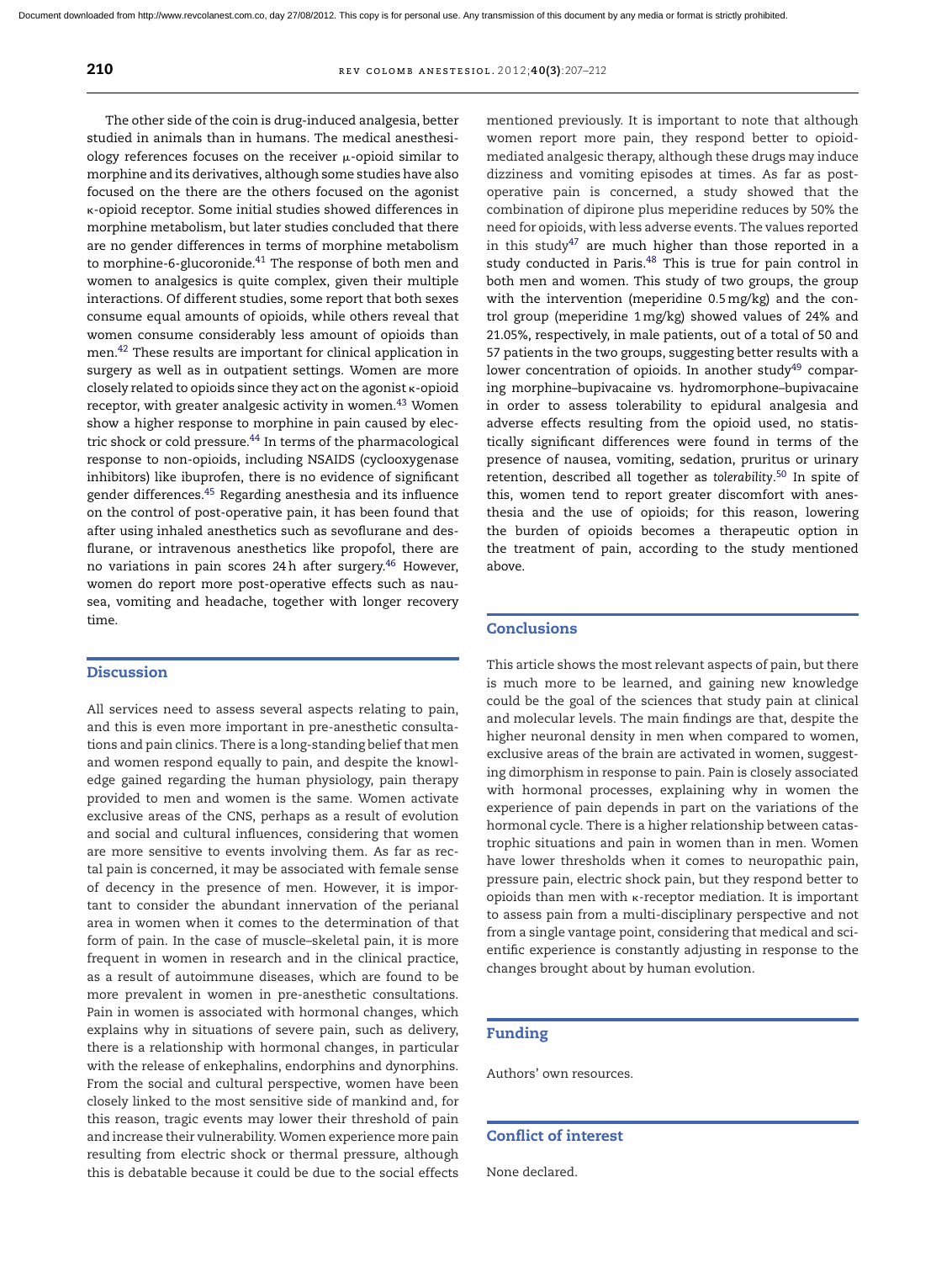#### r ev colomb ane s t e s iol . 2 0 1 2;**40(3)**:207–212 **211**

#### <span id="page-4-0"></span>**REFERENCES**

- 1. Paller CJ, Campbell CM, Edwards RR, Dobs AS. Sex-based differences in pain perception and treatment. Pain Med. 2009;10:289–99.
- 2. Beaton A. Crawford Williamson Long. Yale J Biol Med. 1946;19:189–93.
- 3. Jacobsohn PH. Horace Wells: discoverer of anesthesia. Anesth Prog. 1995;42:73–5.
- 4. Wizeman TM, Pardue M-L. Exploring the biological contributions to human health. In: Does sex matter? Washington: National Academy Press; 2001.
- 5. Rabinowicz T, Dean DE, Petetot JM, de Courten-Myers GM. Gender differences in the human cerebral cortex: more neurons in males; more processes in females. J Child Neurol. 1999;14:98–107.
- 6. Moulton EA, Keaser ML, Gullapalli RP, Maitra R, Greenspan JD. Sex differences in the cerebral BOLD signal response to painful heat stimuli. Am J Physiol Regul Integr Comp Physiol. 2006;291:R257–67.
- 7. Bryant CD, Eitan S, Sinchak K, Fanselow MS, Evans CJ. NMDA receptor antagonism disrupts the development of morphine analgesic tolerance in male, but not female C57BL/6J mice. Am J Physiol Regul Integr Comp Physiol. 2006;291:R315–26.
- 8. Pool GJ, Schwegler AF, Theodore BR, Fuchs PN. Role of gender norms and group identification on hypothetical and experimental pain tolerance. Pain. 2007;129:122–9.
- 9. Cahill L. Why sex matters for neuroscience. Nat Rev Neurosci. 2006;7:477–84.
- 10. Derbyshire SWG. Gender, pain and the brain. Pain Clin Updat. 2008;16:1–4.
- 11. Chang L, Mayer EA, Labus JS, Schmulson M, Lee OY, Olivas TI, et al. Effect of sex on perception of rectosigmoid stimuli in irritable bowel syndrome. Am J Physiol Regul Integr Comp Physiol. 2006;291:R277–84.
- 12. Sherman JJ, LeResche L. Does experimental pain response vary across the menstrual cycle? A methodological review. Am J Physiol Regul Integr Comp Physiol. 2006;291: R245–56.
- 13. Riley III JL, Robinson ME, Wise EA, Myers CD, Fillingim RB. Sex differences in the perception of noxious experimental stimuli: a meta-analysis. Pain. 1998;74:181–7.
- 14. Unruh AM. Gender variations in clinical pain experience. Pain. 1996;65:123–67.
- 15. Giamberardino MA, Berkley KJ, Iezzi S, de Bigontina P, Vecchiet L. Pain threshold variations in somatic wall tissues as a function of menstrual cycle, segmental site and tissue depth in non-dysmenorrheic women, dysmenorrheic women and men. Pain. 1997;71:187–97.
- 16. Stening K, Eriksson O, Wahren L, Berg G, Hammar M, Blomqvist A. Pain sensations to the cold pressor test in normally menstruating women: comparison with men and relation to menstrual phase and serum sex steroid levels. Am J Physiol Regul Integr Comp Physiol. 2007;293:1711–6.
- 17. Smith YR, Stohler CS, Nichols TE, Bueller JA, Koeppe RA, Zubieta JK. Pronociceptive and antinociceptive effects of estradiol through endogenous opioid neurotransmission in women. J Neurosci. 2006;26:5777–85.
- 18. Timmons BW, Hamadeh MJ, Tarnopolsky MA. No effect of short-term 178-estradiol supplementation in healthy men on systemic inflammatory responses to exercise. Am J Physiol Regul Integr Comp Physiol. 2006;291:R285–90.
- 19. Von Korff M, Dworkin SF, Le Resche L, Kruger A. An epidemiologic comparison of pain complaints. Pain. 1988;32:173–83.
- 20. LeResche L. Epidemiologic perspectives on sex differences in pain. In: Fillingim RB, editor. Sex, gender, and pain, progress

in pain research and management, 17. Seattle: IASP Press; 2000. p. 233–49.

- 21. Rollman GB, Lautenbacher S. Sex differences in musculoskeletal pain. Clin J Pain. 2001;17:20–4.
- 22. LeResche L, Mancl LA, Drangsholt MT, Saunders K, Korff MV. Relationship of pain and symptoms to pubertal development in adolescents. Pain. 2005;118:201–9.
- 23. Keogh E, Eccleston C. Sex differences in adolescent chronic pain and pain-related coping. Pain. 2006;123:275–84.
- 24. Levine FM, De Simone LL. The effects of experimenter gender on pain report in male and female subjects. Pain. 1991;44:69–72.
- 25. Gijsbers K, Nicholson F. Experimental pain thresholds influenced by sex of experimenter. Percept Mot Skills. 2005;101:803–7.
- 26. Rolke R, Baron R, Maier C, Tölle TR, Treede RD, Beyer A, et al. Quantitative sensory testing in the German Research Network on Neuropathic Pain (DFNS): standardized protocol and reference values. Pain. 2006;123:231–43.
- 27. Lariviere M, Goffaux P, Marchand S, Julien N. Changes in pain perception and descending inhibitory controls start at middle age in healthy adults. Clin J Pain. 2007;23: 506–10.
- 28. Pickering G, Jourdan D, Eschalier A, Dubray C. Impact of age, gender and cognitive functioning on pain perception. Gerontology. 2002;48:112–8.
- 29. Sullivan MJ, Rodgers WM, Kirsch I. Catastrophizing, depression and expectancies for pain and emotional distress. Pain. 2001;91:147–54.
- 30. Swimmer GI, Robinson ME, Geisser ME. Relationship of MMPI cluster type, pain coping strategy, and treatment outcome. Clin J Pain. 1992;8:131–7.
- 31. Thorn BE, Ward LC, Sullivan MJ, Boothby JL. Communal coping model of catastrophizing: conceptual model building. Pain. 2003;106:1–2.
- 32. Kest B, Sarton E, Dahan A. Gender differences in opioid mediated analgesia. Animal and human studies. Anesthesiology. 2000;93:539–47.
- 33. Aubrun F, Salvi N, Coriat P, Riou B. Sex- and age-related differences in morphine requirements for postoperative pain relief. Anesthesiology. 2005;103:156–60.
- 34. Cepeda MS, Carr D. Women experience more pain and require more morphine than men to achieve a similar degree of analgesia. Anesth Analg. 2003;97:1464–8.
- 35. Rhudy JL, Grimes JS, Meagher MW. Fear-induced hypoalgesia in humans: effects on low intensity thermal stimulation and finger temperature. J Pain. 2004;5:458–68.
- 36. Sternberg WF, Bokat C, Kass L, Alboyadjian A, Gracely RH. Sex-dependent components of the analgesia produced by athletic competition. J Pain. 2001;2:65–74.
- 37. Koltyn KF, Trine MR, Stegner AJ, Tobar DA. Effect of isometric exercise on pain perception and blood pressure in men and women. Med Sci Sports Exerc. 2001;33:282–90.
- 38. Florez S, León M, Torres M, Reyes F, Serpa J, Ríos A. Manejo farmacológico del dolor neuropático. Rev Col Anest. 2010;37:356–72.
- 39. Torrance N, Smith BH, Bennett MI, Lee AJ. The epidemiology of chronic pain of predominantly neuropathic origin: results from a general population survey. J Pain. 2006;7: 281–9.
- 40. Velásquez JF, Manínez M. Medicina del dolor neuropático. Características clínicas y epidemiológicas. Medicina UPB. 2005;24:49–56.
- 41. Romberg R, Olofsen E, Sarton E, den Hartigh J, Taschner PE, Dahan A. Pharmacokinetic-pharmacodynamic modeling of morphine-6-glucuronide-induced analgesia in healthy volunteers: absence of sex differences. Anesthesiology. 2004;100:120–33.